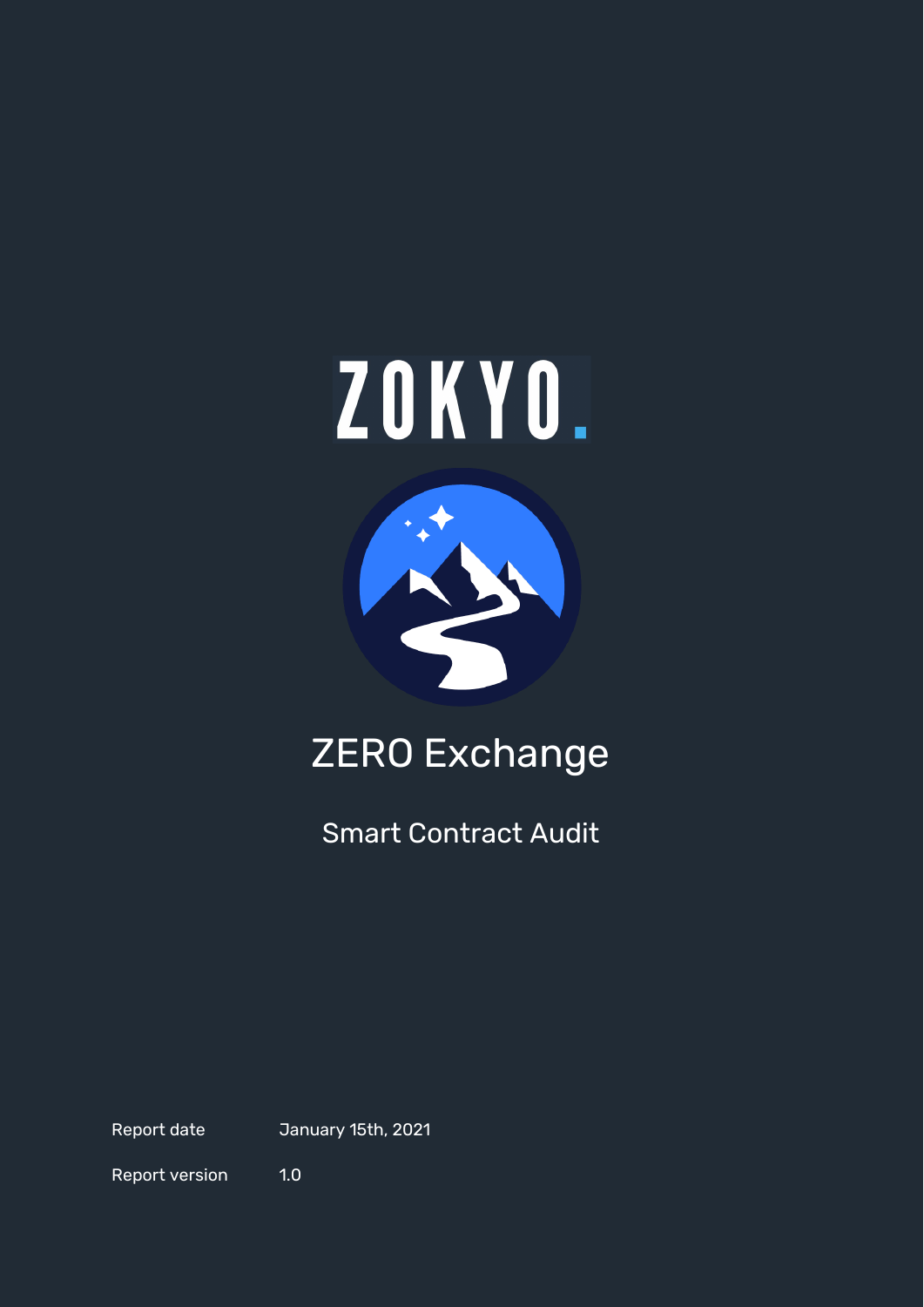

#### PASS

Zokyo's Blockchain Security Team has concluded that this smart contract passes security qualifications to be listed on digital asset exchanges.

# Technical Summary

This document outlines the overall security of the ZERO Exchange smart contracts, evaluated by Zokyo's Blockchain Security team.

The scope of this audit was to analyze and document ZERO Exchange, ZERO Bridge, and the ZERO Token smart contract codebase for quality, security, and correctness.



There were no critical issues found during the audit. (See [Complete](#page-8-0) Analysis)

It should be noted that this audit is not an endorsement of the reliability or effectiveness of the contract, rather limited to an assessment of the logic and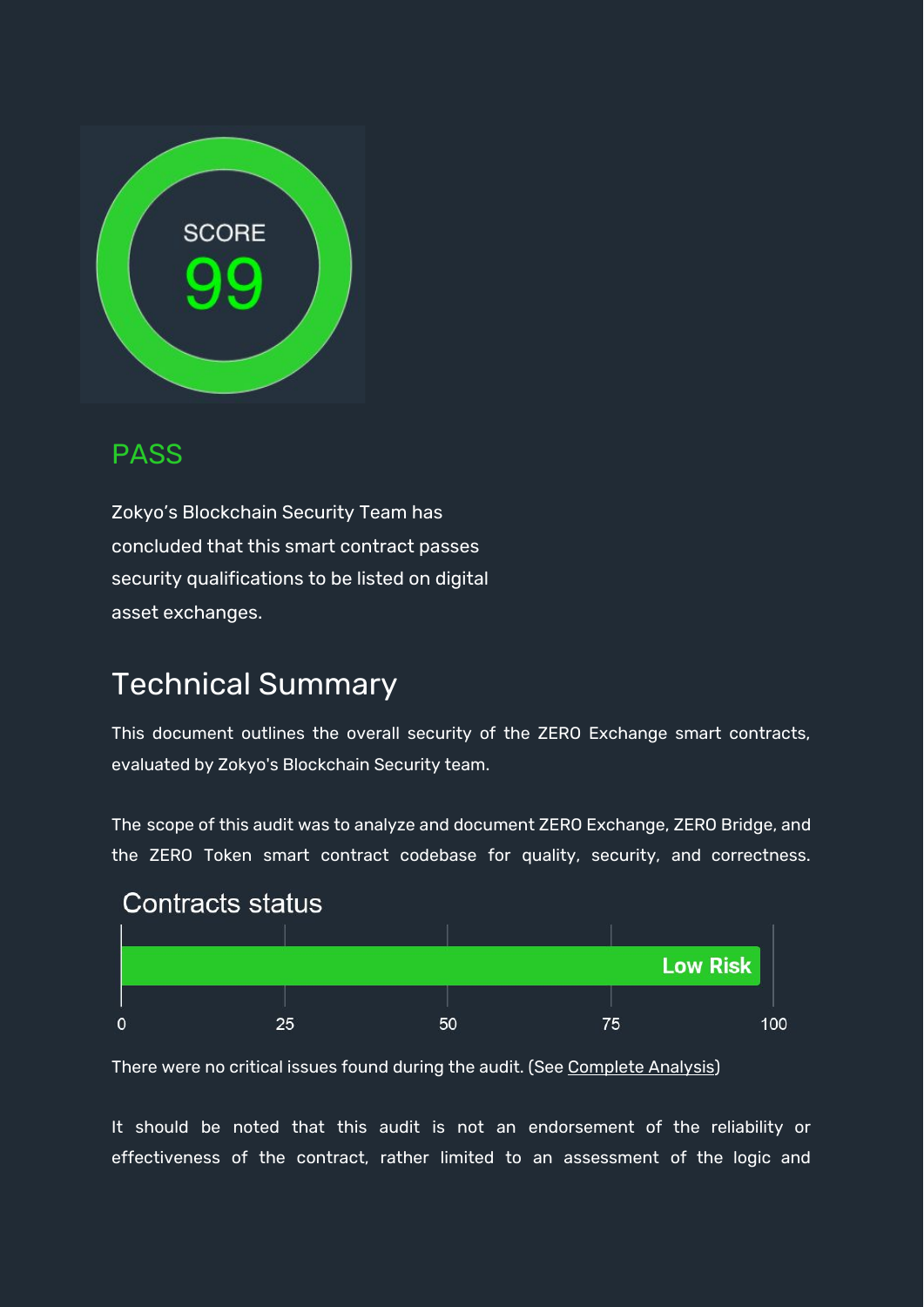implementation. In order to ensure a secure contract that's able to withstand the Ethereum network's fast-paced and rapidly changing environment, we at Zokyo recommend that the ZERO Exchange team put in place a bug bounty program to encourage further and active analysis of the smart contract.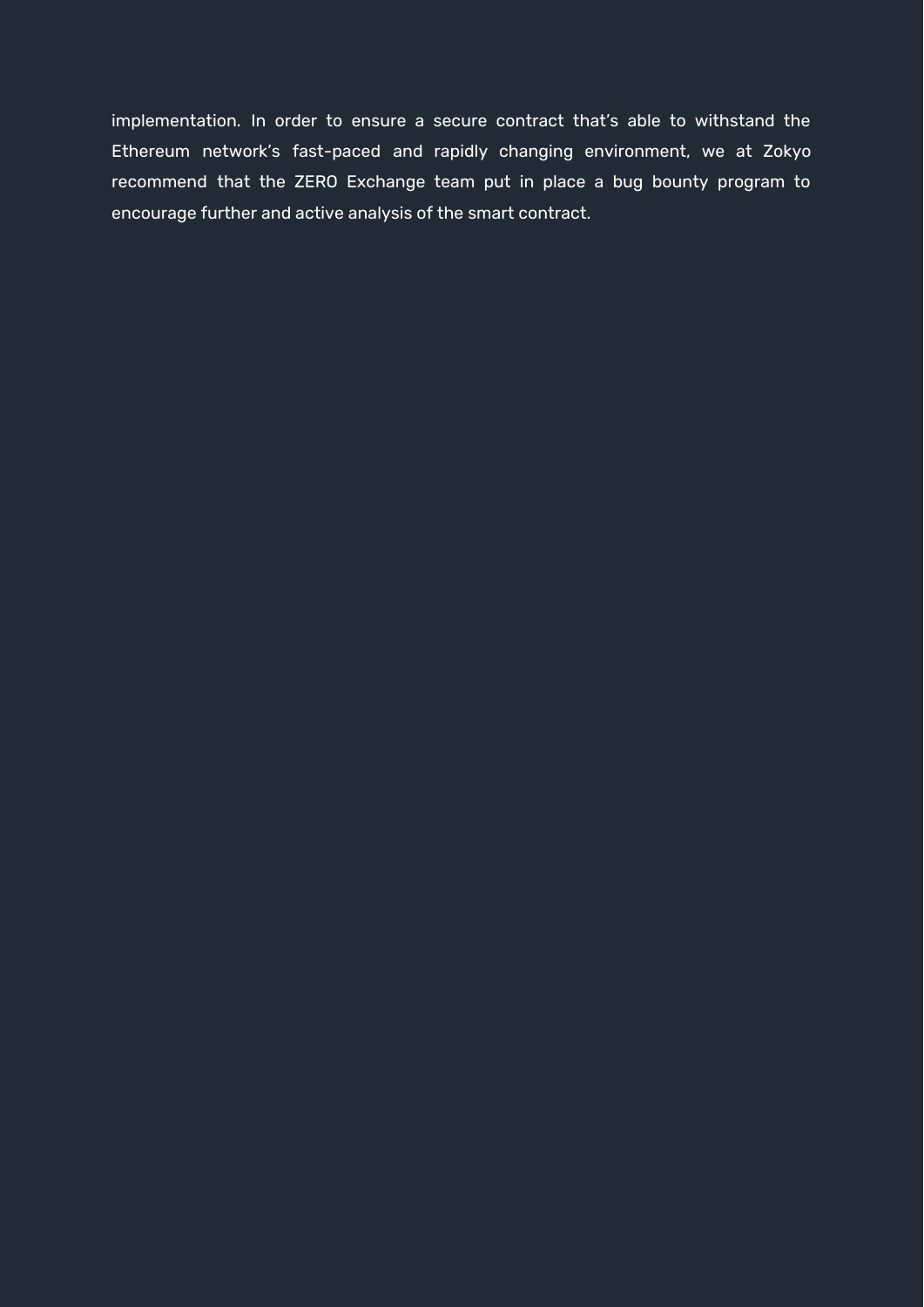# Table of Contents

Auditing Strategy and [Techniques](#page-4-0) Applied

**[Summary](#page-6-0)** 

Structure and [Organization](#page-7-0) of Document

[Complete](#page-8-0) Analysis

[Informational,](#page-8-1) Unresolved: Overpowered role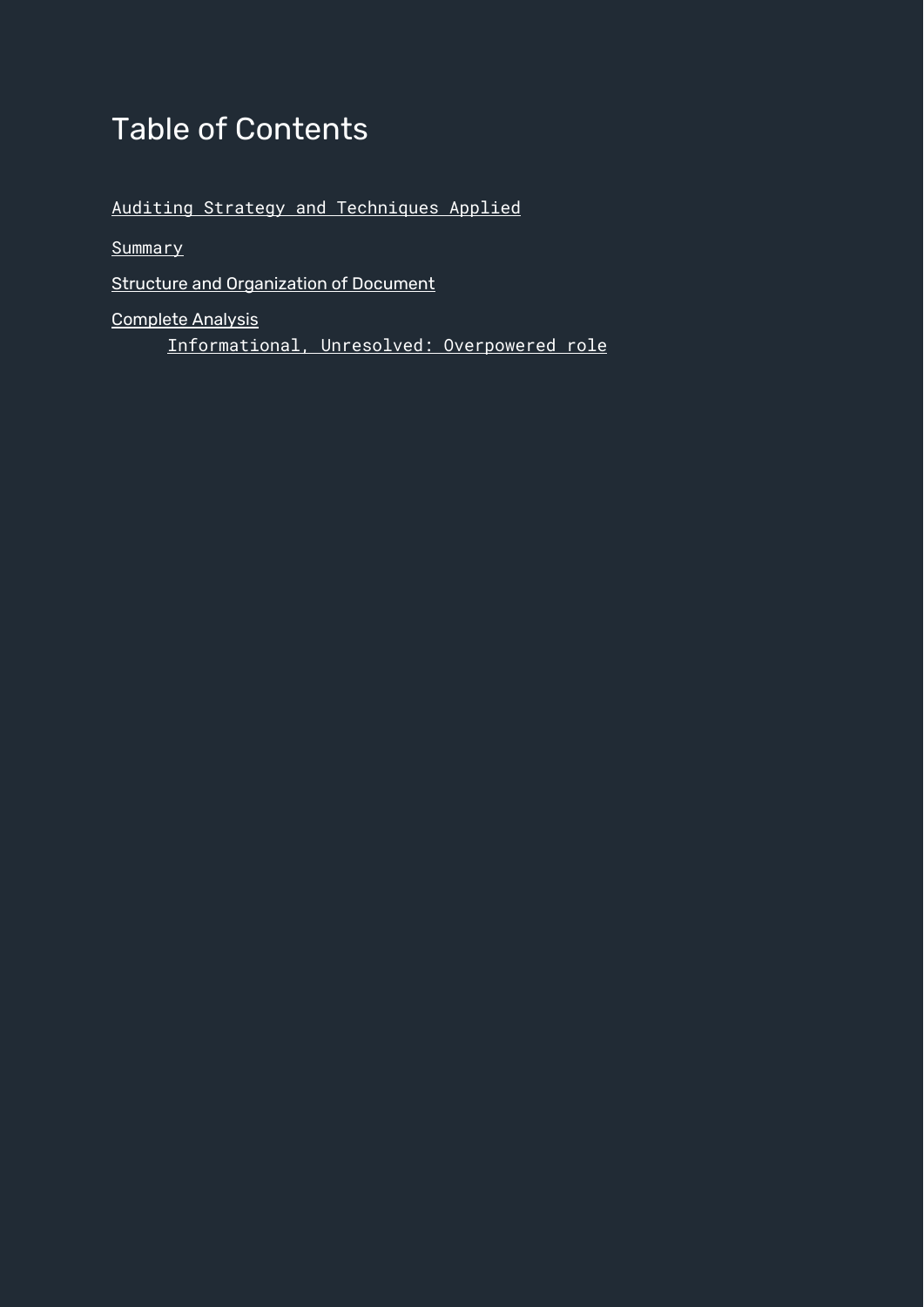# <span id="page-4-0"></span>Auditing Strategy and Techniques Applied

The Smart contract's source code was taken from:

- 1) ZERO Exchange: the [contracts](https://github.com/zeroexchange/contracts) repo [master](https://github.com/zeroexchange/contracts/tree/master/contracts) branch (commit \_\_\_\_\_)
- 2) ZERO Bridge: the \_\_\_\_\_ repository \_\_\_\_\_\_ branch (commit \_\_\_\_\_)
- 3) ZERO Token: the  $\sqrt{2}$  repository  $\sqrt{2}$  and  $\sqrt{2}$  (commit  $\sqrt{2}$  and  $\sqrt{2}$ )

**Requirements:** ZERO Exchange contracts are the fork of the Uniswap contracts and inherit the logic from Uniswap exchange. ZERO Bridge contracts are the fork of the ChainBridge system and inherit all the logic. ZERO Token is the standard ERC-20 token which implements ERC-3009.

ZERO Exchange consists of:

- 1. ZEROERC20.sol Liquidity Pool token.
- 2. ZEROFactory.sol Factory for deployment of Liquidity Pools.
- 3. ZEROPair Liquidity Pool.

ZERO Bridge consists of:

- 1. Bridge.sol contract with bridging logic.
- 2. ERC20Handler.sol service contract with logic for managing the ERC20 transfers to/from bridge.
- 3. ERC721Handler.sol service contract with logic for managing the ERC721 transfers to/from bridge.

ZERO Token is:

1. ZERO.sol - pure ERC-20 logic with ERC-3009 implementation for enabling metatransactions.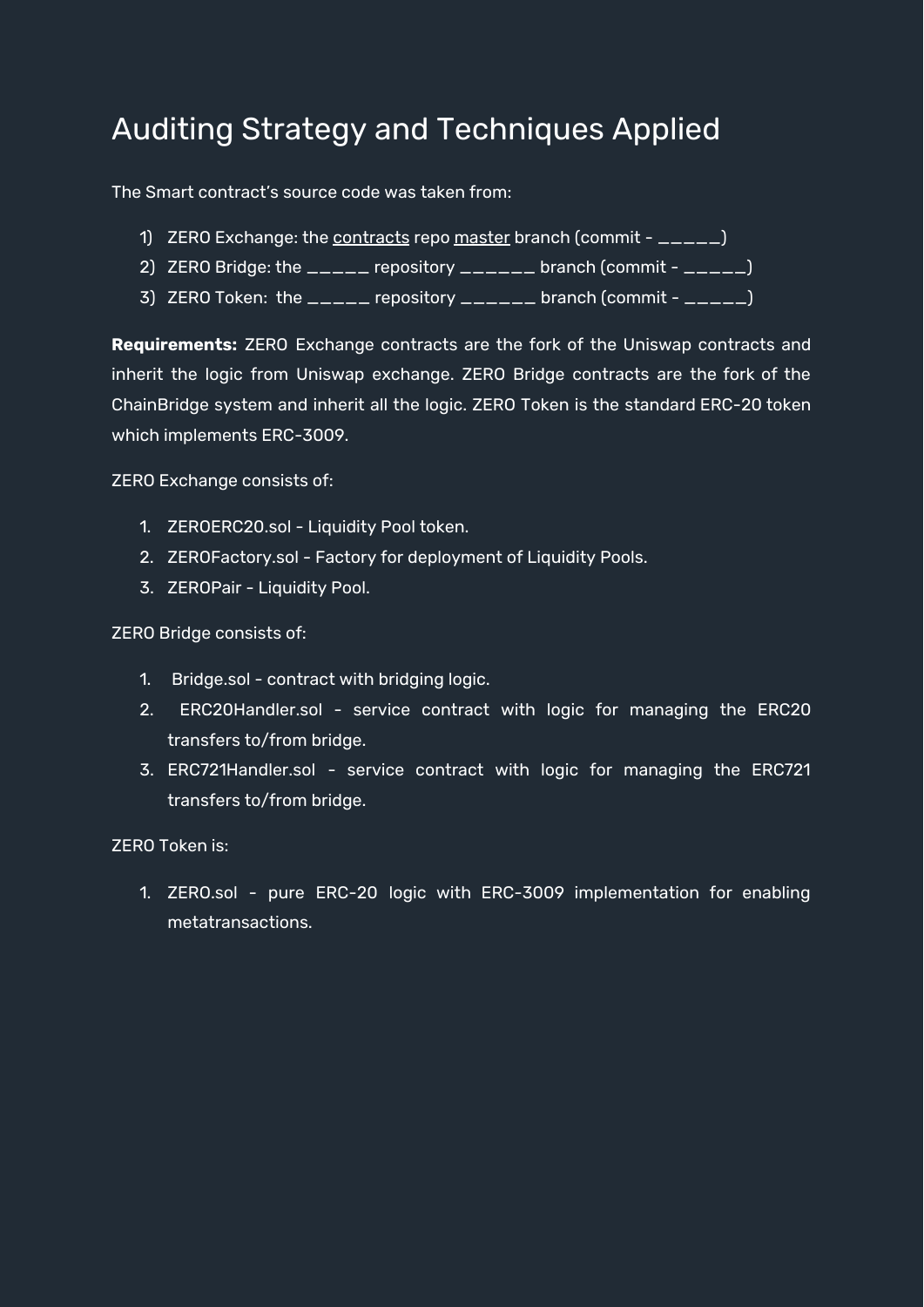#### **Throughout the review process, care was taken to ensure that the contracts:**

- Implements and adheres to existing Token standards appropriately and effectively;
- Documentation and code comments match logic and behavior;
- Distributes tokens in a manner that matches calculations;
- Follows best practices in efficient use of gas, without unnecessary waste;
- Uses methods safe from reentrance attacks;
- Is not affected by the latest vulnerabilities;
- Whether the code meets best practices in code readability, etc.

Zokyo's Security Team has followed best practices and industry-standard techniques to verify the implementation of xBTC smart contracts. To do so, the code is reviewed line-by-line by our smart contract developers, documenting any issues as they are discovered. Part of this work includes writing a unit test suite using the Truffle testing framework. In summary, our strategies consist largely of manual collaboration between multiple team members at each stage of the review:

- 1. Due diligence in assessing the overall code quality of the codebase.
- 2. Cross-comparison with other, similar smart contracts by industry leaders.
- 3. Testing contract logic against common and uncommon attack vectors.
- 4. Thorough, manual review of the codebase, line-by-line.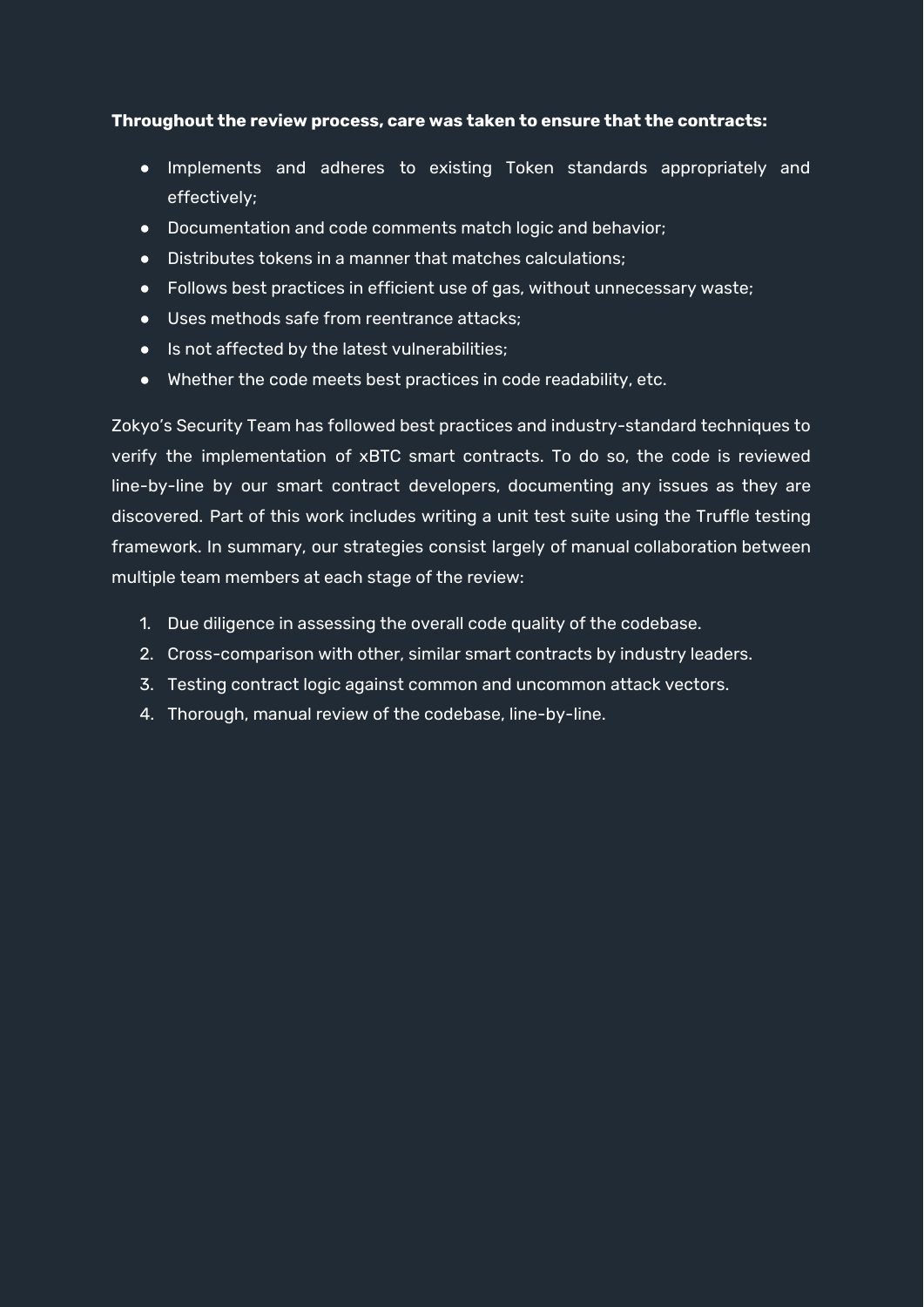## <span id="page-6-0"></span>**Summary**

There were no critical issues found during the **manual audit**. All the mentioned findings may have effect only in case of specific conditions performed by the contract creator or contract owner. Also, there are no issues related to compliance with requirements. It is strongly recommended to fix mentioned low severity findings and setup multisig contract for managing admin-only functionality (set FeeTo, FeeToSetter in Factory contract). Although there are no issues with medium and higher severity level.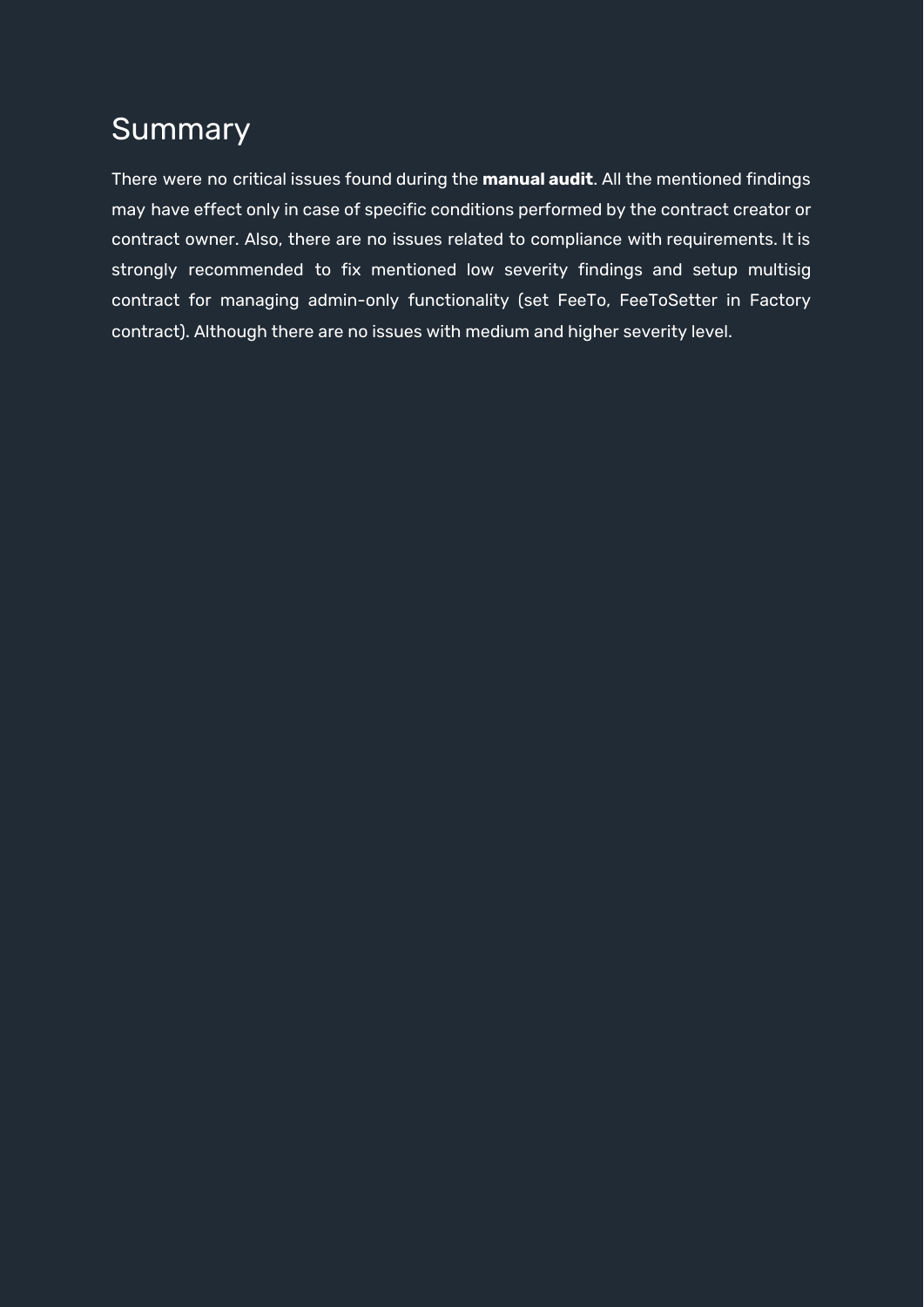# <span id="page-7-0"></span>Structure and Organization of Document

For ease of navigation, sections are arranged from most critical to least critical. Issues are tagged "Resolved" or "Unresolved" depending on whether they have been fixed or addressed. Furthermore, the severity of each issue is written as assessed by the risk of exploitation or other unexpected or otherwise unsafe behavior:

- **Informational** The issue has no impact on the contract's ability to operate.
- **Low** The issue has minimal impact on the contract's ability to operate.
- **Medium** The issue affects the ability of the contract to operate in a way that doesn't significantly hinder its behavior.
- **High** The issue affects the ability of the contract to compile or operate in a significant way.
- **Critical** The issue affects the contract in such a way that funds may be lost, allocated incorrectly, or otherwise result in a significant loss.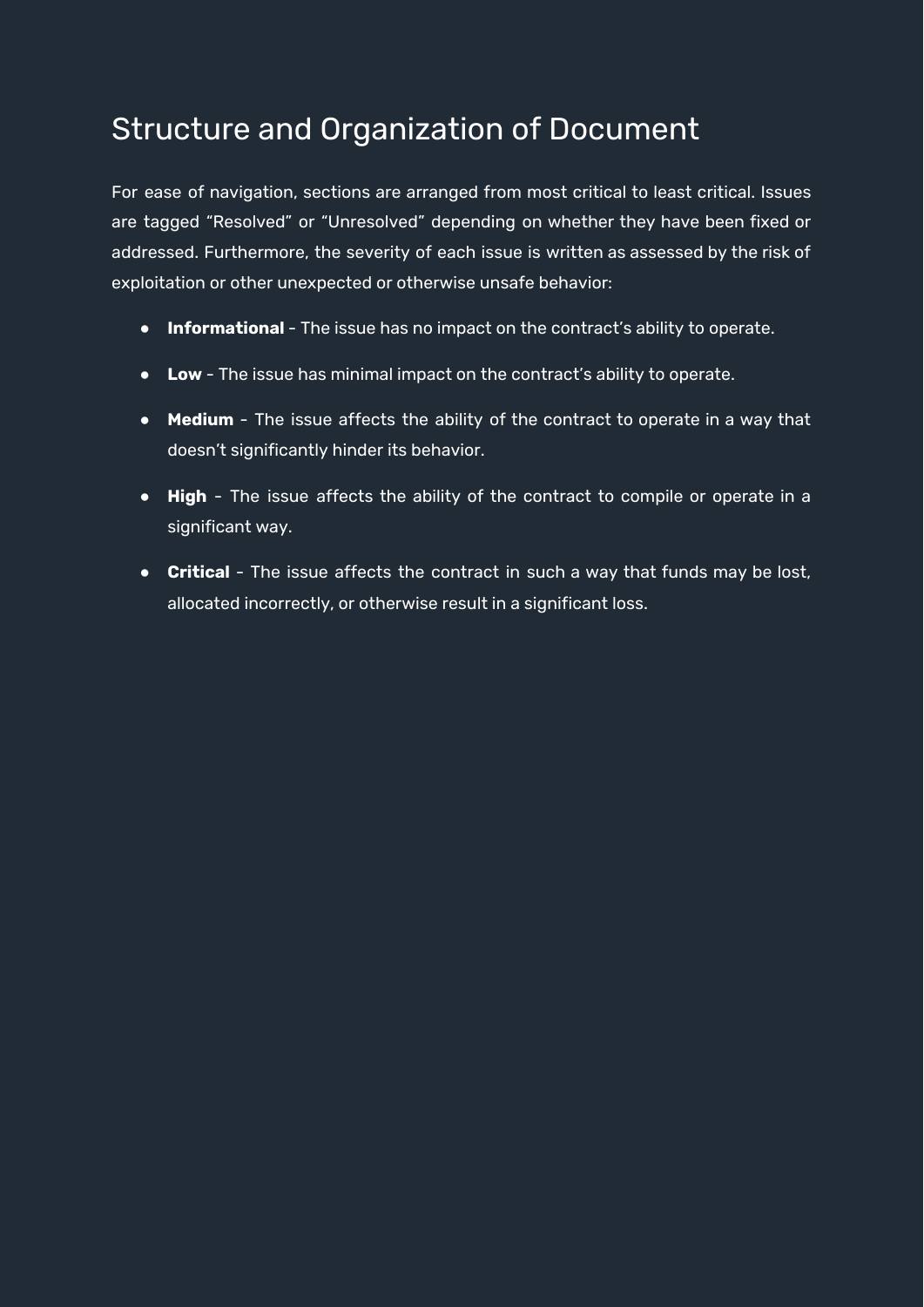# <span id="page-8-0"></span>Complete Analysis

#### Low severity, Unresolved: Lack of zero-check

- ERC20Handler.sol, line 39: constructor lacks a zero-check on "bridgeAddress" address
- GenericHandler.sol, line 71: constructor lacks a zero-check on "bridgeAddress" address
- ERC721Handler.sol, line 47: constructor lacks a zero-check on "bridgeAddress" address

#### <span id="page-8-1"></span>Informational, Unresolved: Overpowered role

Factory.sol: The FeeTo and FeeToSetter addresses have unique permissions to change the setter and collect the fees. It is strongly recommended to setup the multisig contract and assign it these roles.

#### Informational, Unresolved: Different Solidity versions

Different pragma directives are used. Version used: 0.6.12, ^0.6.0, ^0.6.2

### Informational,Unresolved: State variables that could be declared constant

State variables should be constant to save gas:

- 1. Bridge.sol, line 22: \_chainID
- 2. Bridge.sol, line 25: \_expiry

#### Informational,Unresolved: Variables that could be declared external

There are many public variables in the Bridge contracts that could be declared external to save gas.